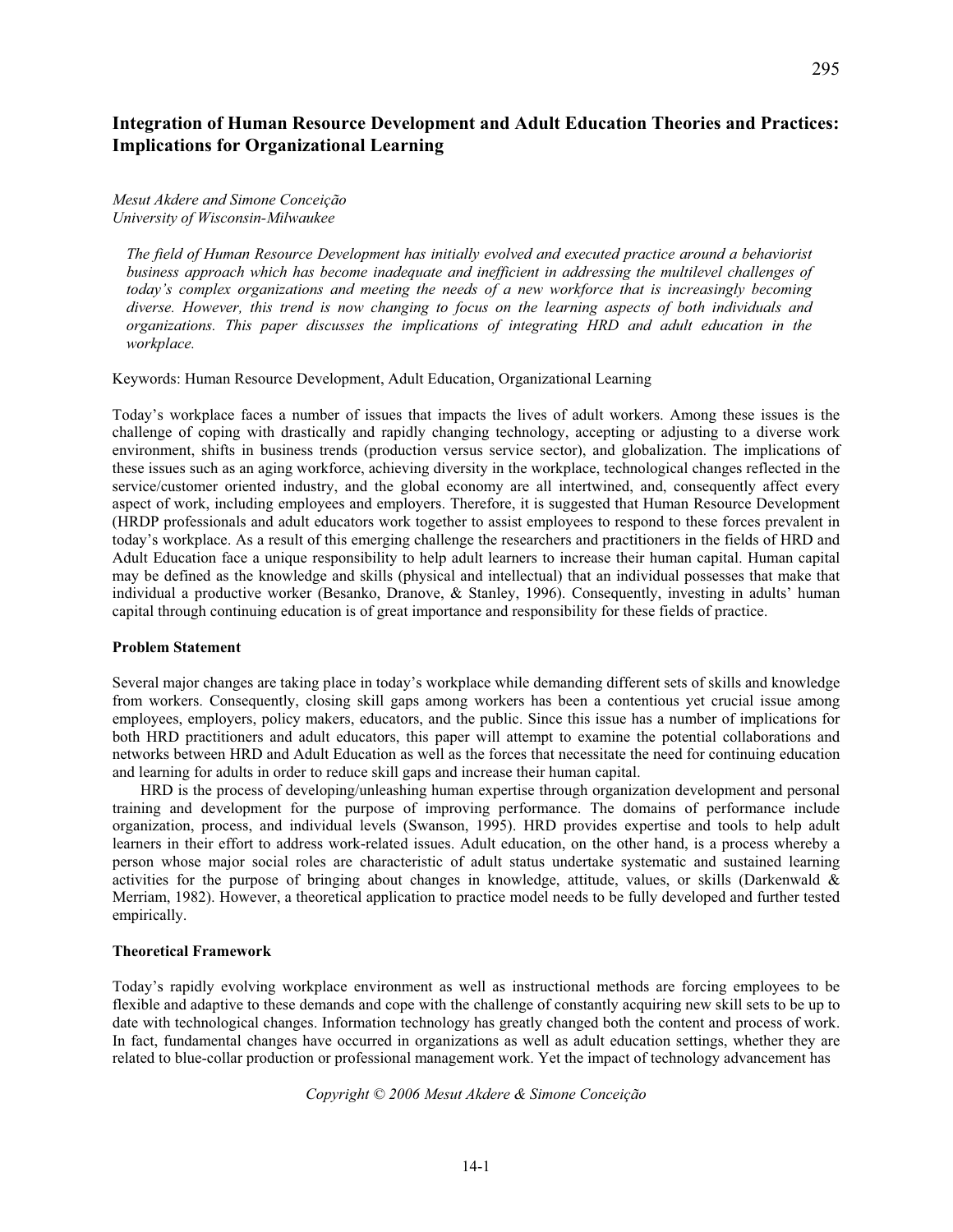been even more drastic on low-skill, blue-collar workers by either eliminating jobs that those workers traditionally held or creating new skills for them to learn in order to remain in the workplace. Production work and methods, for example, have been deeply affected by technology such as robotics, CAD/CAM tools, and process control instruments while necessitating workers to learn new skills and knowledge; however, this transition has not been an easy task for workers who lack necessary education and resources. Akdere (2005) proposed the following model that integrates HRD and adult education within the workplace framework.



Figure 1. *The Integrative HRD and Adult Education Model* 

# *Theoretical Foundations of Human Resource Development*

The debate about the foundations of HRD and its underlying theories has been widely discussed both in the practitioner and scholarly arena. The field of HRD relies on three core theories in order to understand, explain, and carry out its process and roles. These include: psychological theory which captures the core aspects of developing human resources as well as the socio-technical interplay of humans and systems; economic theory which captures the core issues of the efficient and effective utilization of resources to meet productive goals in a competitive environment; and systems theory that captures the complex and dynamic interactions of environments, organizations, work process, and group/individual variables operating at any point in time and over time (Swanson, 2001). Figure 2 illustrates Swanson's HRD theory stool.



Figure 2. *The Theoretical Foundations of Human Resource Development*

## *Theoretical Foundations of Adult Education*

Learning as a process (rather than an end product) focuses on what happens when the learning takes place. Learning theories provide explanations for this. There are many theories that present different assumptions and offer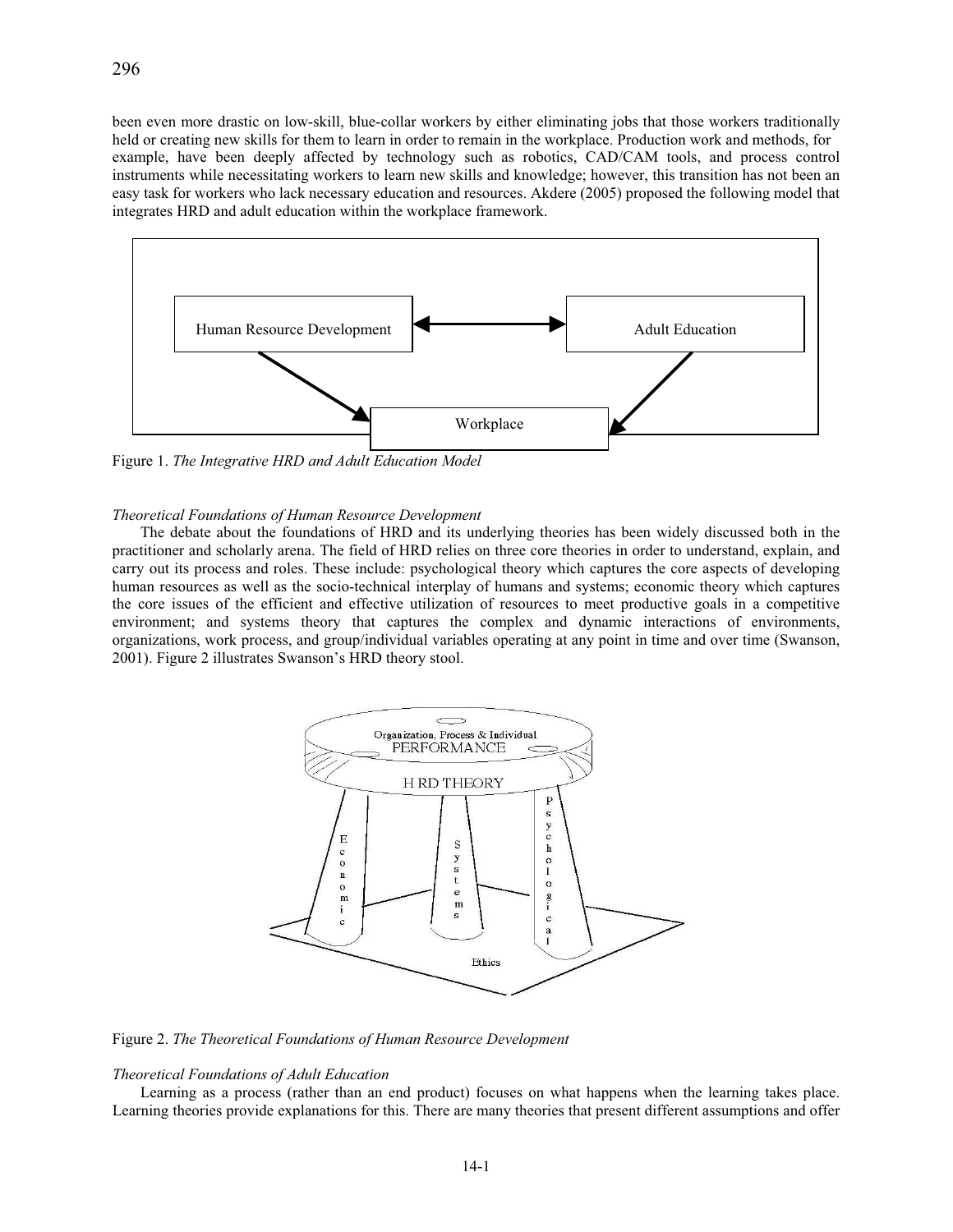insights into adult learning. One may want to start by looking at theories from the perspective of the individual learner, context, and learning process to understand adult learning because it provides a conceptual framework for interpreting examples of learning we observe every day and suggests ways to look for solutions to practical problems. For the purpose of this paper, a few of the adult education theories relevant to HRD and organizational learning will be examined based on the view of the learning process, purpose of education, role of teacher, and the way in which theories manifest in adult learning and HRD.

*Behaviorist perspective.* This perspective focuses on providing stimuli and creating a response. Proponents of this perspective include Skinner, Pavlov, and Thorndike. This theory posits that instruction involves reinforcing what one may want the student to do again and ignore what one may not want the student to do again (Skinner, 1971). This type of learning is seen in workplace education, skill training, and HRD as human performance technology. Table 1 provides a summary of the Behaviorist Perspective.

Table 1. *Behaviorist Perspective*

| <b>Learning Process</b>          | Change behavior                      |
|----------------------------------|--------------------------------------|
| Locus of Learning                | Stimuli in environment               |
| Teacher's Role                   | Arranges environment to get response |
| Manifestations in Adult Learning | Behavioral objectives                |
|                                  | Competency-based education           |
|                                  | Skill development and training       |

*Cognitive perspective.* The focus of this perspective is on perception, insight, and meaning. It portrays the idea that the human mind is not just a passive system where stimuli arrive and the response leaves. It believes that the thinking person interprets sensations and gives meaning to the events that impinge upon his/her consciousness. The locus of control of the learning is with the individual, not the environment. Learning means reorganization of experience in order to make sense of stimuli from the environment (McKeachie, 1988). Proponents of this theory include Ausubel, Brunner, Gagné, and Piaget. This theory focuses on three simultaneous processes: (1) acquisition of new information, (2) transformation or the process of manipulating knowledge to make it fit, and (3) evaluation. It involves processing or acquiring the knowledge or skill to learn effectively in whatever learning situation one encounters. It takes into account learners' needs, learning style and training, and organized activity or instruction to increase competence in learning (Merriam & Caffarella, 1999). Table 2 provides a summary of the Cognitive Perspective.

Table 2. *Cognitive Perspective* 

| <b>Learning Process</b>          | Internal mental processing               |
|----------------------------------|------------------------------------------|
| Locus of Learning                | Internal cognitive structures            |
| Teacher's Role                   | Develop capacity and skills to learn     |
|                                  | Structure content of learning            |
| Manifestations in Adult Learning | Cognitive development, critical thinking |
|                                  | Learning and memory functions of age     |
|                                  | Learning how to learn, concept maps      |

*Humanist perspective.* This perspective is based on the work of Carl Rogers and Abraham Maslow. Learning is characterized by personal involvement. The main focus is learning and self development. Proponents of this perspective include Knowles, Maslow, and Rogers. Humanists believe that human beings can control their own destiny; people are good and strive for a better world; people are free to act and behavior is the consequence of human choice; and people possess unlimited potential for growth. This underlies much of adult learning theory's emphasis on the self-direction of adults and the value of experience (Merriam, 2001). Knowles (1980), based on Andragogy, proposed five assumptions of adult education: (1) adults are self-directed, (2) adult experiences are a rich reservoir of learning, (3) the readiness of adults to learn is related to social role and development, (4) change in time perceptions and adults want immediate application. It is more problem centered than subject centered, and (5) adults are motivated by internal rather than external factors. For Maslow, learning is a form of self-actualization (Merriam & Caffarella, 1999). Rogers' (1983) work looks at learning as client-centered in which learning leads to personal growth. For Rogers, learning has the following characteristics: personal involvement, self-initiated, pervasive, evaluated by the learner, and essence is meaning. Table 3 provides a summary of the Humanist Perspective.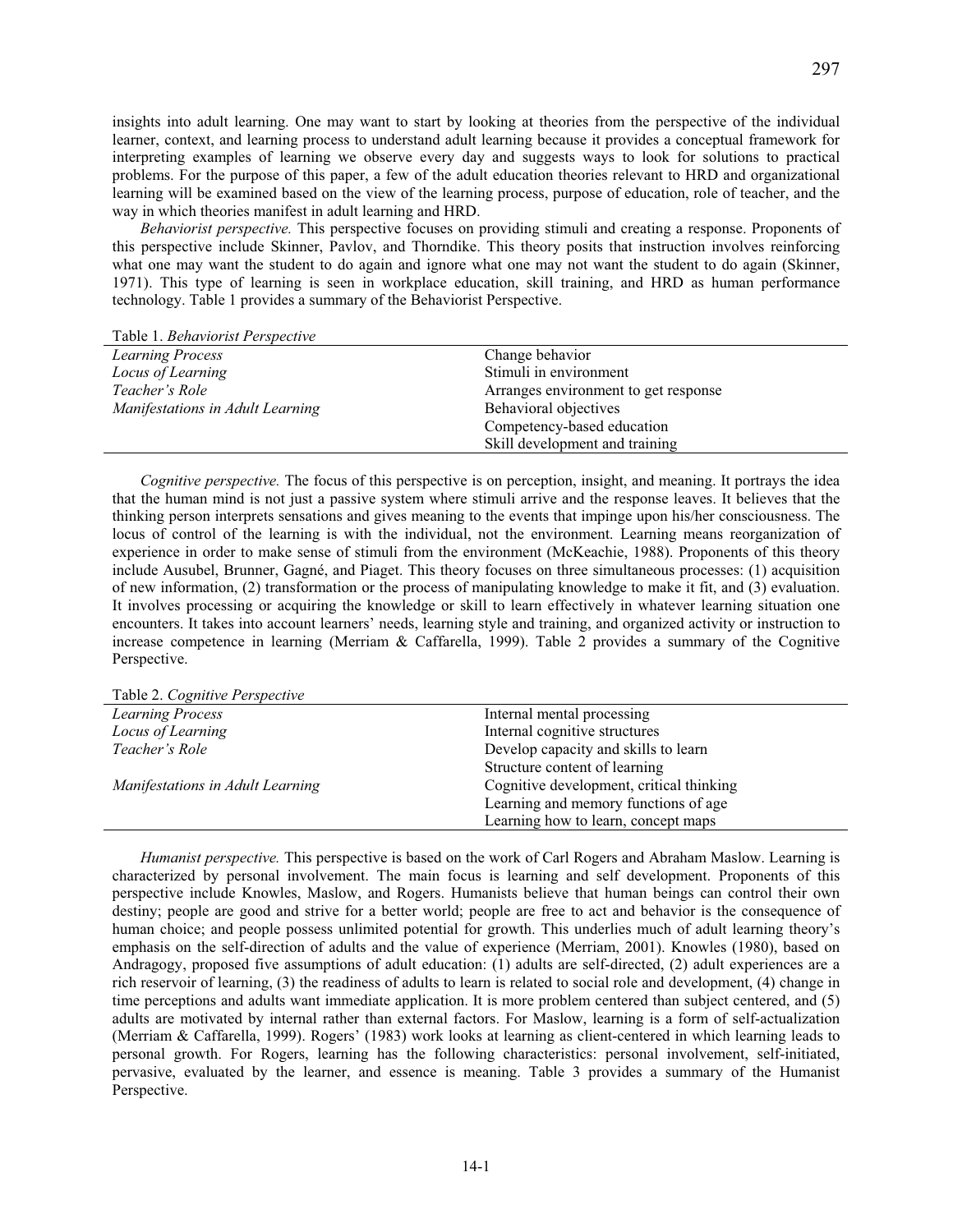| Table 3. Humanist Perspective    |                                        |
|----------------------------------|----------------------------------------|
| <b>Learning Process</b>          | Personal act to fulfill potential      |
| Locus of Learning                | Affective needs, self-fulfillment      |
| Teacher's Role                   | Facilitate development of whole person |
| Manifestations in Adult Learning | Andragogy                              |
|                                  | Self-directed learning                 |

*Constructivist perspective.* Advocates of this theory believe that learning is a process of constructing meaning and meaning is made from experience (Fosnot, 1992). Constructivism is a theory of knowing: we transform and interpret experience with mental structures. Knowledge is seen as an interpretive act; it is the process of inventing, and it is distinct from discovery. Learners progress from concrete exploration in meaningful contexts, to symbolic representations and abstract models. Learning is a case of building with and from initial assimilatory structures. It involves teaching for conceptual understanding. Teaching and learning in this framework is a process of negotiation, involving the construction and exchange of personally relevant and viable meanings. Prior learning and experience are important aspects of this learning theory (Walker & Lambert, 1995). This type of learning is manifested in cognitive apprenticeship, situated learning, and communities of practice. Table 4 provides a summary of the Constructivist Perspective.

| Table 4. Constructivist Perspective |                                                 |
|-------------------------------------|-------------------------------------------------|
| <b>Learning Process</b>             | Construction of meaning from experience         |
| Locus of Learning                   | Internal construction of reality by individual  |
| Teacher's Role                      | Facilitates and negotiates meaning with learner |
| Manifestations in Adult Learning    | <b>Experiential learning</b>                    |
|                                     | Self-directed learning                          |
|                                     | Perspective transformation                      |
|                                     | Reflective practice                             |

*Transformative learning perspective.* This perspective focuses on construction of experience, inner meaning, and reflection. Learning is viewed as the process of using a prior interpretation to construe a new or revised interpretation of the meaning of one's experience in order to guide future action. Transformative learning requires reflection, critical reflection, and perspective transformation. Perspective transformation involves becoming critically aware of how and why one's presuppositions have come to constrain the way one perceives, understands, and feels about the world. As part of the process, the individual reformulates these assumptions to permit a more inclusive, discriminating, permeable, and integrative perspective, and makes decisions or acts on these understandings. This perspective comprises four types of knowledge: adding knowledge to meaning schemes, changing old meaning schemes, learning new meaning schemes, and changing perspective. This type of learning perspective can have major implications for the practice of continuing professional education (Mezirow, 1990; 1998). Table 5 provides a summary of the Transformative Learning Perspective.

Table 5. *Transformative Learning Perspective* 

| <b>Learning Process</b>          | Through critical reflection on assumptions            |
|----------------------------------|-------------------------------------------------------|
| Locus of Learning                | Learn new meaning schemes to transform perspective    |
| Teacher's Role                   | Foster critical self-reflection                       |
| Manifestations in Adult Learning | Values and ethics education                           |
|                                  | Diversity training                                    |
|                                  | Transformation of practice in Continuing Professional |
|                                  | Education (CPE)                                       |

## **Implications for Organizational Learning**

Traditionally, the behaviorist approach has been dominant in HRD since individual performance in organizations is often evaluated in terms of tangible, quantifiable, and financial outcomes. However, cognitive, humanist, constructivist, and transformative learning have found their place in the field of HRD. There are also other aspects that differentiate the two fields, such as goals and financial resources. For example, in HRD, since objectives of organizational learning are often aligned with a firm's strategic efficiencies, their learning programs consequently reflect immediate performance improvement accompanied by tailored programs for various firm-specific skills. On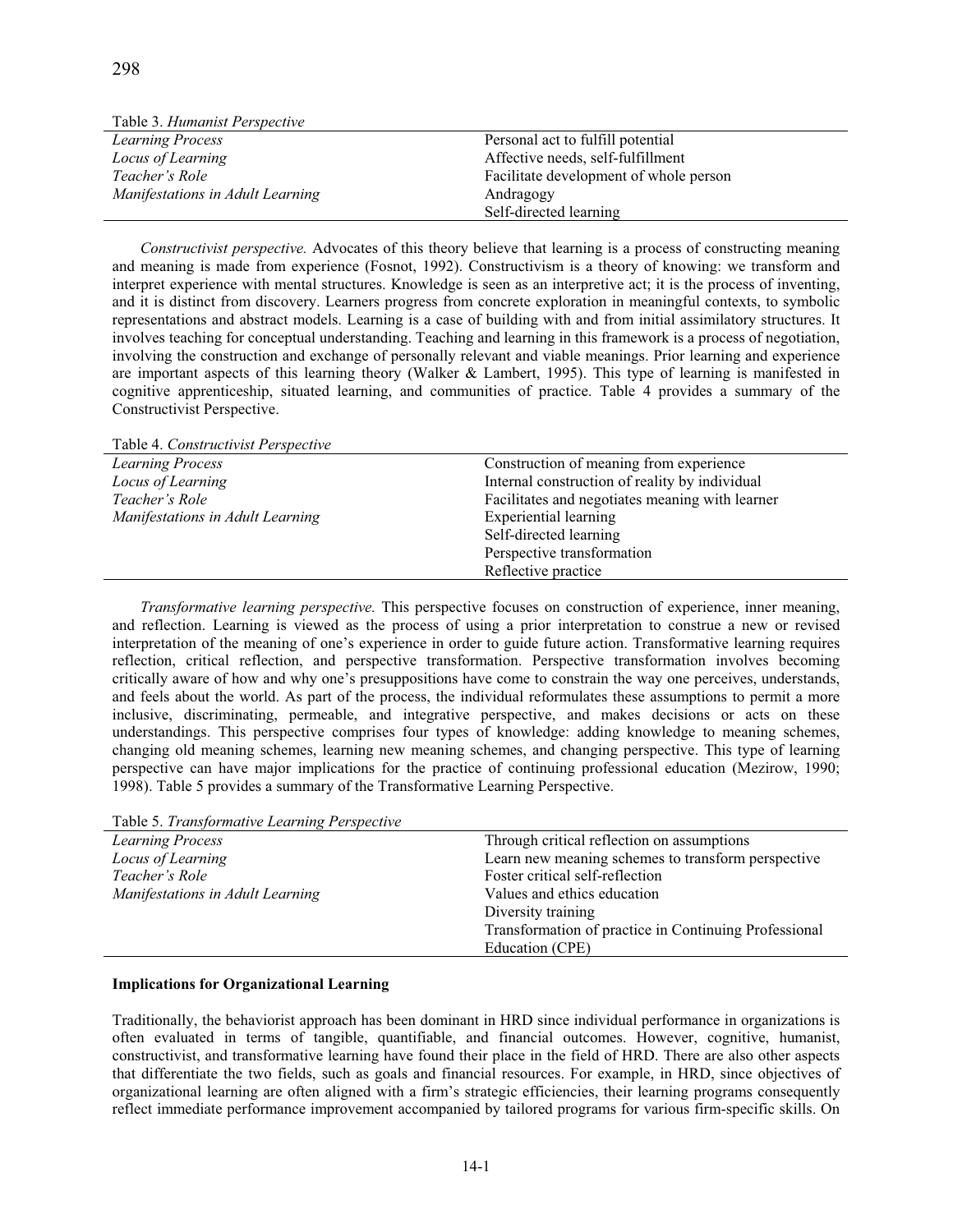the other hand, in adult education a much broader spectrum of goals, ranging from GED classes to cultural orientation programs, are pursued to meet the needs of diverse adult learners. As a result, content delivery and subsequent resource generation are substantially different from each other in the two fields. For example, while management's discretion ultimately allocates resources in HRD, in adult education public funding as well as government assistance plays a crucial role in generating necessary resources. Yet, the philosophical distinctions have been recently diminished in the two fields with increasing attention on both cognitive and humanistic applications in HRD.

299

HRD is a very large field of practice and a relatively young academic discipline. Traditionally, HRD has been concerned with the dynamic issues of individual and organizational change. Consequently, the foundations of HRD are deeply rooted in the idea of the human being purposefully developing with the anticipation of being able to improve conditions through a process. An outgrowth, in part, of the vocational education tradition, HRD was intended to encompass more than vocational education, to be seen and applied more broadly to workplace performance and learning, and to provide more support to practitioners (Azevedo & McLean, 2002). Swanson (2005) defines HRD as a process, which aims to develop and unleash human expertise that may be achieved through Organization Development (OD) and Personnel Training and Development (T&D) so as to improve performance in organizations. As such, the key components of this definition are OD, T&D, and performance at the organization, process, and individual level.

It is further argued that cognitive growth, one of the goals of adult education, can be coordinated with behavioral changes in HRD, particularly when facilitated by the humanist vision of the learning organization in which management values self-directed/motivated employees and promote their learning (Peterson & Provo, 2000). Ultimately, organizations which develop/unleash human expertise in their employees by linking the two fields can truly become learning organizations since individual growth is one of the core elements of organizational and group performance improvement.

#### *For Practitioners to be Effective Trainers*

With a growing interest in the notion of teaching organizations (Tichy & Cohen, 2000), effective teaching is emphasized as a means to create continuous learning opportunities for both adult and HRD learners. For example, in today's fast changing business environment, individual learning and development should be strategically linked with those of the organization in a systematic way. Similarly, in adult education, a trainer's ability to connect new knowledge into learners' existing knowledge and experience is crucial to create learner-centered and self-directed learning. HRD professionals and adult educators, by virtue of years of academic and practical experience, make effective trainers in that they can make changes relevant to individual needs while synthesizing individual efforts to meet common objectives.

# *For Practitioners to be Facilitators and Communicators*

HRD professionals and adult educators can provide opportunities for adult learners to reflect on past experience, and to find connections between their existing knowledge and new knowledge and skills, thereby helping them integrate these new knowledge and skills. Furthermore, both practitioners can facilitate the learning process by assessing the learners' existing knowledge and skills to identify their strengths and weaknesses for planning the learning context. To expedite this process, it is imperative that practitioners open a channel of communication that is free from threat and further provide support for personal creativity. Consequently, practitioners' roles as facilitators and communicators have a significant impact on learners' motivation and progress although responsibility of learning ultimately lies with each individual learner.

# *For Practitioners to be Strategic Integrators*

Learning, even self-directed learning, rarely occurs in complete isolation from the world in which the learner lives; learning is closely related to others and affected by interactions with them (Jarvis, 1987). As discussed earlier, the forces affecting today's workplace, such as demographics, global economy, and technology, shape the dimensions of adult learning as well as organizational learning. Merriam and Caffarella (1999) precisely captured the nature of adult learning in a single sentence: adult learning does not occur in a vacuum. For example, there seems to be a trend that a number of community/adult learning centers offer academic and computer courses in conjunction with local businesses to equip adult learners with skills to meet growing technological needs, which reflects the dominant trend of integration of the two fields. Similarly, to be effective in managing today's aging and diverse workforce, HRD professionals should also understand and integrate adult learning theories in their practices.

## **Conclusion**

Our workforce has become more diverse and mobile. McLagan (1989) argues that the workforce is becoming more diverse with minority groups, women, and aging workers than ever before. Furthermore, literacy gaps have widened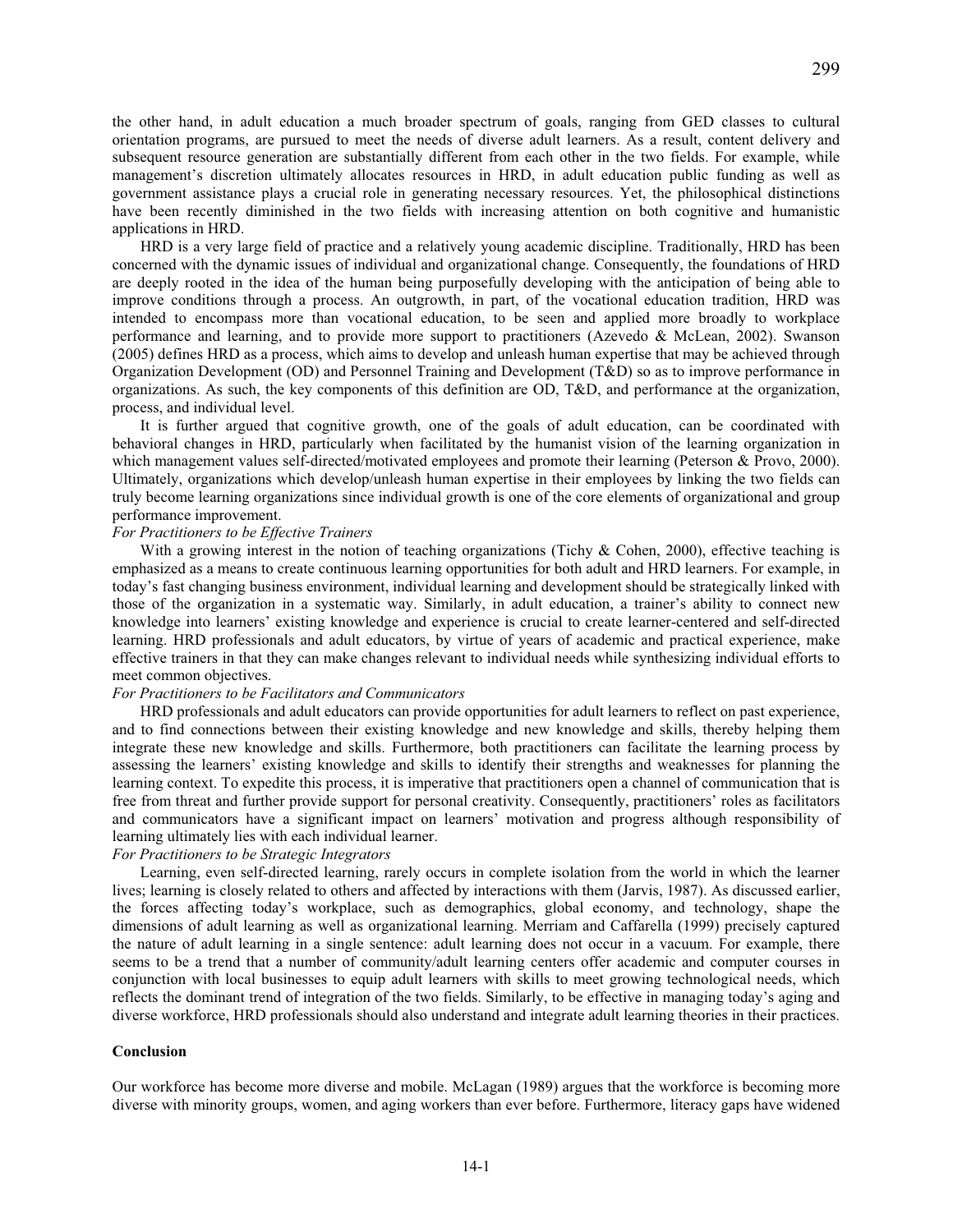with increasing proportions of the adult population classified as "functionally illiterate," and companies are increasingly outsourcing their workforce to cut costs and maintain competitive. To maintain their jobs, the majority of employees are seeking further education and training. As a result, there are emerging groups of learners with special learning needs; however, without an understanding of issues germane to the current diverse workforce, efforts to facilitate adult learning may be ineffective.

As the economy has moved from the industrial/manufacturing era to the service and customer oriented era, job requirements are also changing while creating different sets of skills that workers must learn. Essentially, workers are moving from needing repetitive skills to knowing how to deal with complex technologies and tools, from depending on memory and facts to being creative and adaptive, from focusing on policies and procedures to problem solving and collaboration with others in a team. The global economy has also direct consequences on learning in adulthood. For example, as the world is becoming smaller through advancement in technology, organizational success depends upon the ability of workers to compete globally, not with organizations' ability to acquire that piece of technology. To prosper in the fierce global competition, it is important that employees acquire knowledge and skills to stay ahead of the competition. Learning, from this perspective, has become a more integral part of the organizational structure and strategic planning.

An aging workforce with a diverse background, technological changes reflected in the service/customer oriented industry, and the global economy are the forces that are intertwined, and thus, affect every aspect of organizational life and adult learning. The definition is restricted to adults and the ways they can change, which is related to adult learning. Adult learning is defined as the process of adults gaining knowledge and expertise; it is inextricably intertwined with the practices and processes of HRD. However, because of HRD's focus on performance, the significance of adult learning is generally viewed as secondary by most professionals in HRD (Knowles, Holton, & Swanson, 1998). To enable organizations to achieve "learning organization" through economic growth, organizational effectiveness, and employee productivity, HRD scholars and professionals need to adequately address the process of continuous learning that occurs within organizations. Therefore, HRD practitioners and adult educators need to collaborate more closely to help employees to respond to these forces prevalent in today's workplace.

As Merriam and Brockett (1997) pointed out in their article, education facilitates a learning process that prepares members of society for changes affecting their lives. Although differences are found between the two fields, we believe that a shared notion can be derived from them: through learning, individuals can become productive members of family, community, workplace, and ultimately the society in which they live. This common thread stems from the fact that both adult education and HRD deal with adult learners with diverse life and work backgrounds.

All the tasks people engage in, whether they comprise paid employment or work in the home, call for new knowledge, skills, and attitudes at various stages of their lives. Although there are differences between the two fields, we believe that a complementary relationship between the two professions has been emerging to cope with the changes that affect individuals and organizations as the line distinguishing them blurs and their applications are becoming increasingly integrated. In light of continuing/life-long education, the ultimate goal of both professionals is to educate people, to encourage them to be accountable for their tasks, and thus to be responsible for their own learning.

## **References**

- Akdere, M. (2005). Integration of the fields of adult education and human resource development: Addressing the workplace challenges. *24th Annual Midwest Research-to-Practice Conference in Adult, Continuing, & Community Education*, Milwaukee, Wisconsin.
- Azevedo, R. & McLean, G. N. (2002) HRD: A perspective on the search for new paradigms in a time of crisis. In Oscar Aliaga (ed.), *The Proceedings of Academy of Human Resource Development*.
- Fosnot, C. (1992). Constructing constructivism. In T. M. Duffy & D. H. Jonassen (Eds.), *Constructivism and the technology of instruction: A conversation* (pp. 167–176). Hillsdale, NJ: Erlbaum.
- Jarvis, P. (1987). *Adult learning in the social context*, (pp.11-12). London: Croom Helm.
- Knowles, M. (1980). What is andragogy? In *The modern practice of adult education*. Chicago: Follett.
- Knowles, M. S., Holton, E. F., & Swanson, R. A. (1998). *The adult learner-fifth edition : The definitive classic in adult education and human resource development*. Houston: Gulf Publishing.
- McKeachie, W. J. (1988). Psychology and adult cognition. In R. A. Fellenz (Ed.), *Cognition and the adult learning* (pp. 1–12). Bozeman, MT: Center for Adult Learning Research, Montana State University.